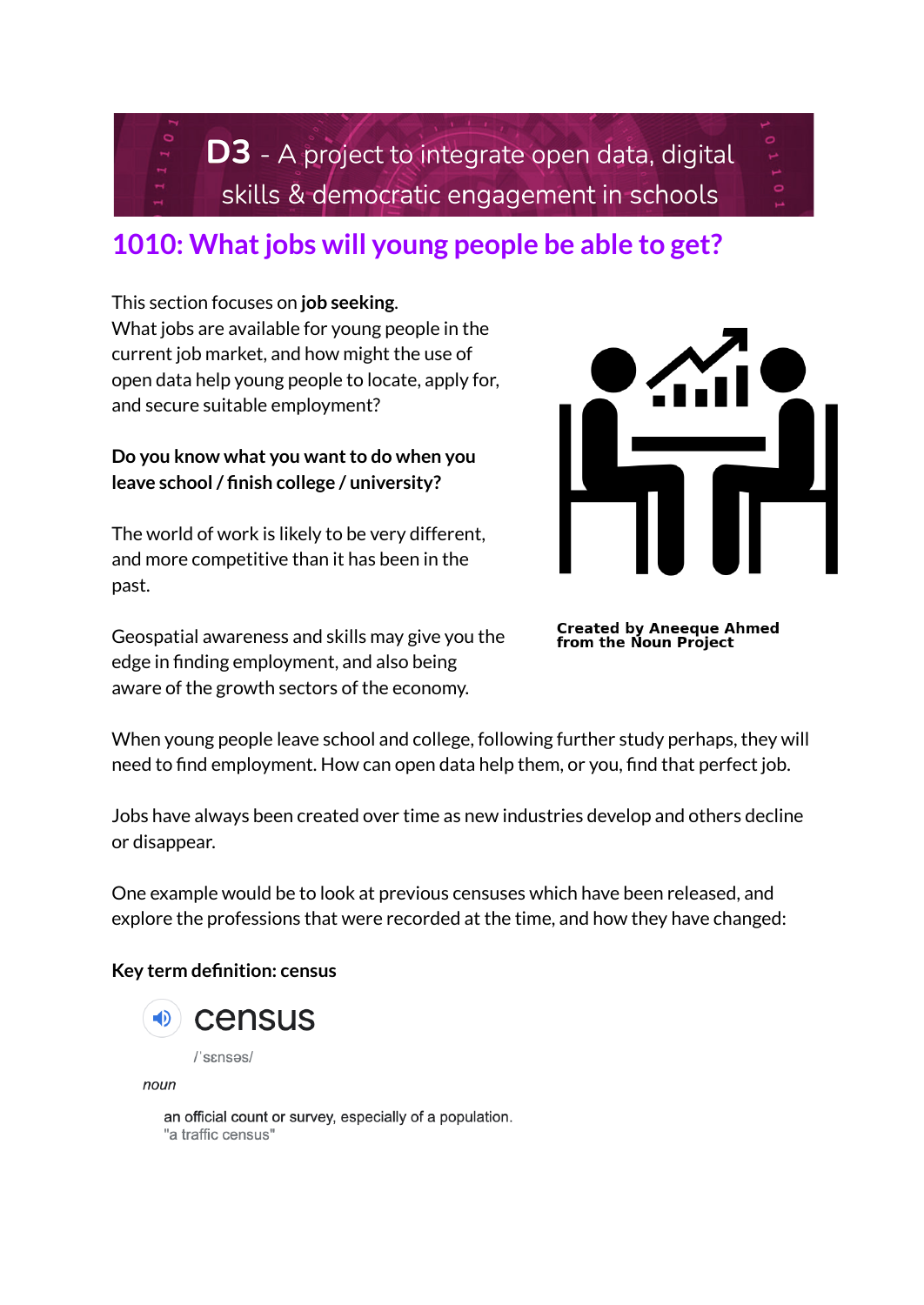If we look at the UK, and the Census data that is released every ten years, it is possible to see changes in employment.

# **Activity 19**

Research the growth areas of the economy in your country.

Many people look for jobs online - where are jobs advertised?

Where to work?

[https://ec.europa.eu/eurostat/web/products-eurostat-news/-/DDN-20191122-1?inhe](https://ec.europa.eu/eurostat/web/products-eurostat-news/-/DDN-20191122-1?inheritRedirect=true&redirect=%2Feurostat%2F) [ritRedirect=true&redirect=%2Feurostat%2F](https://ec.europa.eu/eurostat/web/products-eurostat-news/-/DDN-20191122-1?inheritRedirect=true&redirect=%2Feurostat%2F)

Movement within Europe for work and study is something that those with EU nationalities can enjoy. Brexit removed that option for UK people. An awareness of how this works is of vital importance for young people. Do you know how to find work in another EU country?

<https://ec.europa.eu/social/main.jsp?catId=25&langId=en>

## **Activity 20**

Identify the sort of online spaces where job details and support are available for those who are looking for a job.

How might technology and smartphones help with this process?

Investigate how the following tools can help:

- <https://www.indeed.jobs/>
- <http://linkedin.com>

What tools are available in your country for this purpose? What jobs are on the increase in your country?

### **Have you created your Europass CV?**

This is a useful step to take to ensure that it is compatible with a range of European countries and application opportunities:

<https://europa.eu/europass/en/create-europass-cv>

The Europass CV is one of the best-known CV formats in Europe. It is easy-to-use and familiar to employers and education institutions.

You will first have to create your Europass profile with information on your education, training, work experience and skills. After you complete your Europass profile, you can create as many CVs as you want with just a few clicks. Just select which information you want to include, pick your favourite design and Europass will do the rest.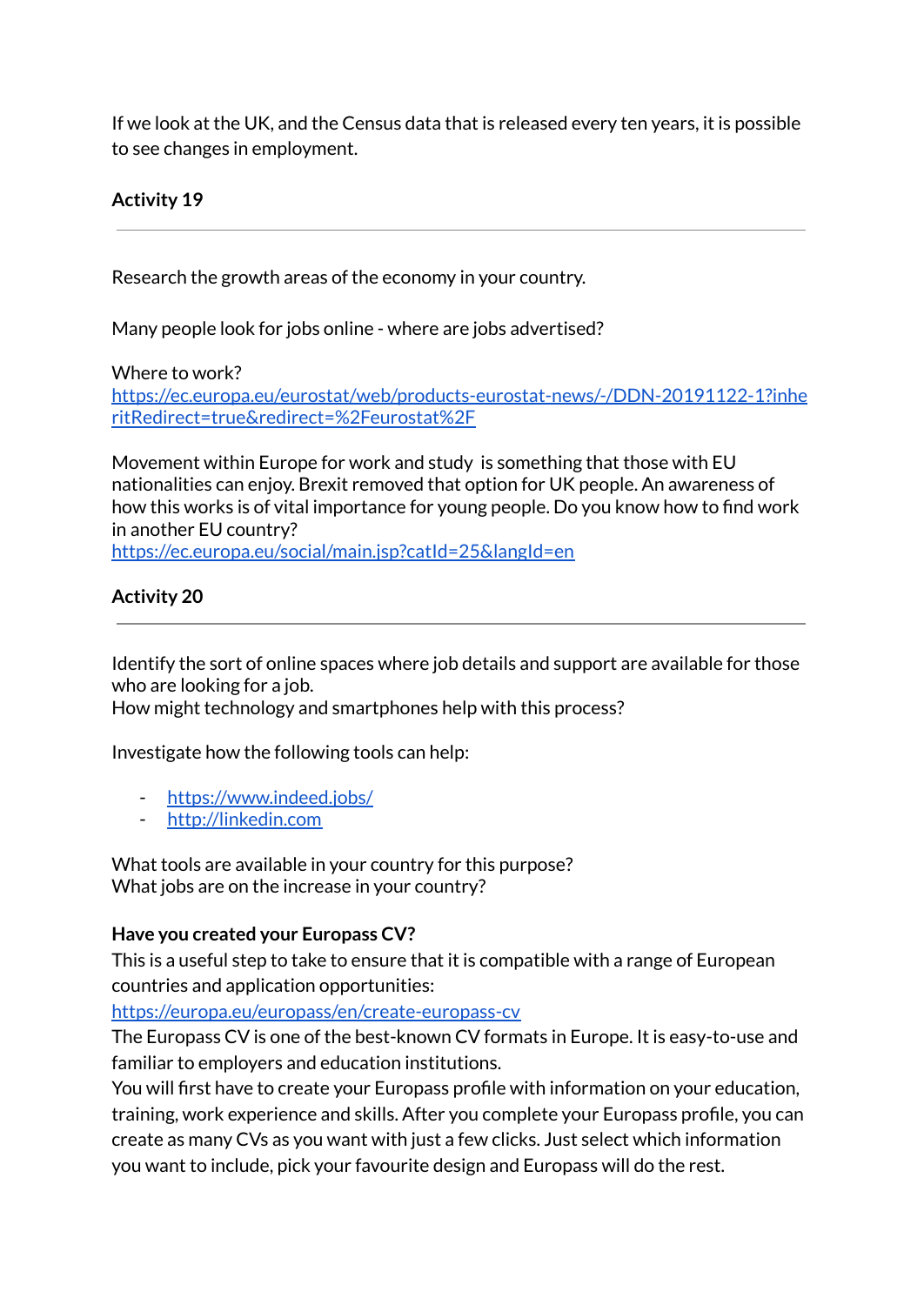You can create, store and share CVs in 29 languages.

You can download your Europass CV, store it in your Europass Library, share it with employers, with EURES or other job boards.



## Tools List

| Tool to use             | URL / location                                                                                                                         | How would you use it?                                       |
|-------------------------|----------------------------------------------------------------------------------------------------------------------------------------|-------------------------------------------------------------|
| Eurostat - FRA          | https://fra.europa.eu/en                                                                                                               | European Union agency<br>on fundamental rights              |
| <b>Job Availability</b> | https://ec.europa.eu/euros<br>tat/web/products-eurosta<br>t-news/-/DDN-20191122-<br>1?inheritRedirect=true&r<br>edirect=%2Feurostat%2F | Explore jobs and their<br>relative availability.            |
| European Job Days       | https://www.europeanjob<br>days.eu/                                                                                                    | Events which aim to find<br>employment for young<br>people. |

### Further Reading

A McKinsey report with a detailed analysis of the issues facing some parts of the EU: [https://www.mckinsey.com/~/media/mckinsey/industries/public%20and%20social%20sector/](https://www.mckinsey.com/~/media/mckinsey/industries/public%20and%20social%20sector/our%20insights/converting%20education%20to%20employment%20in%20europe/education%20to%20employment%20getting%20europes%20youth%20into%20work%20full%20report.pdf) [our%20insights/converting%20education%20to%20employment%20in%20europe/education](https://www.mckinsey.com/~/media/mckinsey/industries/public%20and%20social%20sector/our%20insights/converting%20education%20to%20employment%20in%20europe/education%20to%20employment%20getting%20europes%20youth%20into%20work%20full%20report.pdf) [%20to%20employment%20getting%20europes%20youth%20into%20work%20full%20report](https://www.mckinsey.com/~/media/mckinsey/industries/public%20and%20social%20sector/our%20insights/converting%20education%20to%20employment%20in%20europe/education%20to%20employment%20getting%20europes%20youth%20into%20work%20full%20report.pdf) [.pdf](https://www.mckinsey.com/~/media/mckinsey/industries/public%20and%20social%20sector/our%20insights/converting%20education%20to%20employment%20in%20europe/education%20to%20employment%20getting%20europes%20youth%20into%20work%20full%20report.pdf)